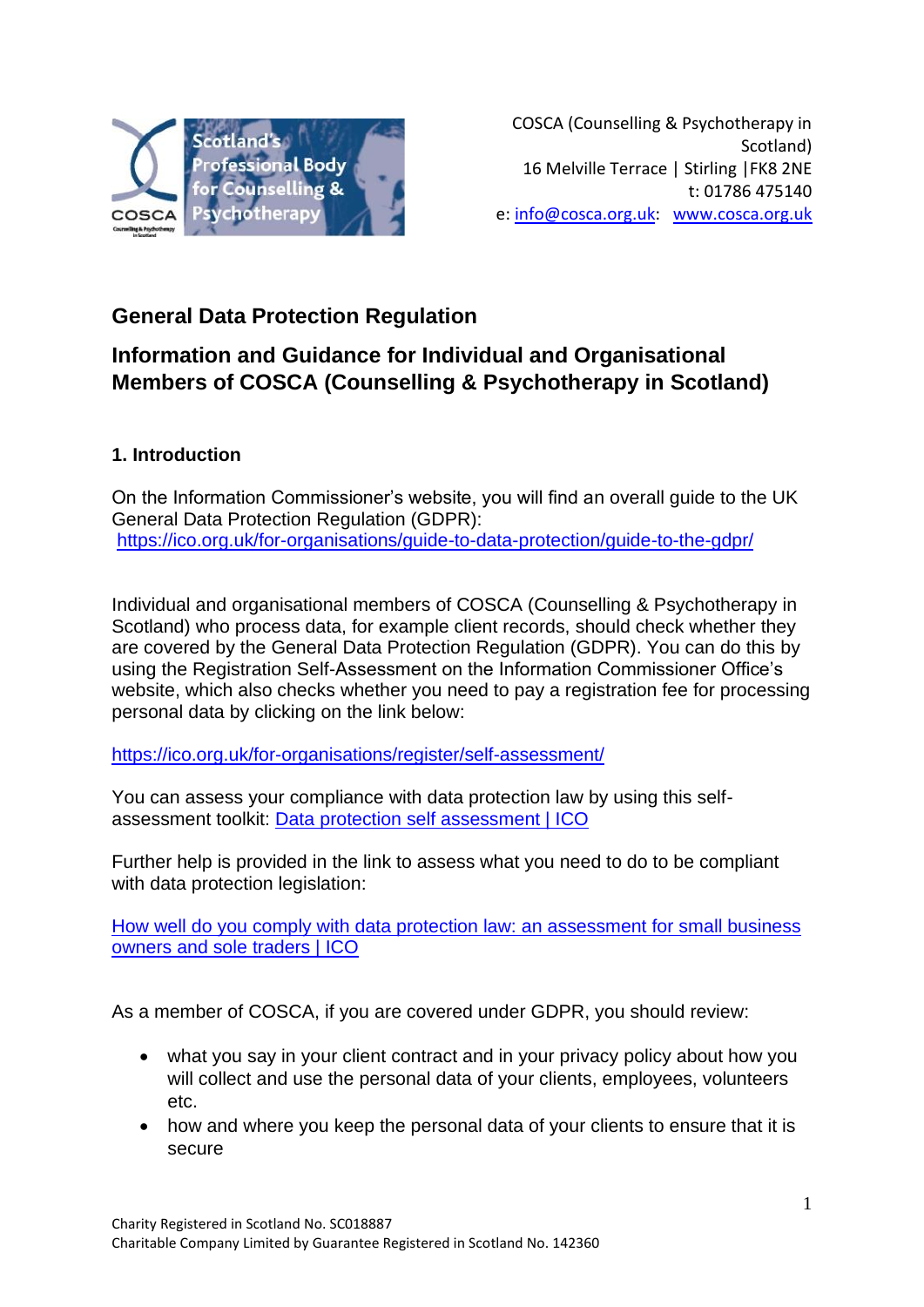• the amount of personal data you keep on clients and the length of time you keep their records – see COSCA's Guideline on Record Keeping on [www.cosca.org.uk](http://www.cosca.org.uk/) under 'ethics'.

The Information Commissioner has a '*[Preparing for the GDPR –](https://ico.org.uk/media/1624219/preparing-for-the-gdpr-12-steps.pdf) 12 Steps guide'* for organisations to assess current practice in specific areas.

It has also a set of guidance and a compliance checklist. See the Information Commissioner Office's website for further information. [https://ico.org.uk/for-organisations/guide-to-the-general-data-protection-regulation](https://ico.org.uk/for-organisations/guide-to-the-general-data-protection-regulation-gdpr/)[gdpr/](https://ico.org.uk/for-organisations/guide-to-the-general-data-protection-regulation-gdpr/)

Notification is a statutory requirement and every organisation/individual which processes personal information must notify the ICO unless they are exempt. Failure to notify is a criminal offence.

## **2. Information on GDPR**

The information provided below is offered to members to assist them in understanding and implementing GDPR.

## **2.1 Useful Definitions**

**"Personal data"** is any information that relates to a living individual who can be identified from that information. Processing is any use that is made of data, including collecting, storing, amending, disclosing or destroying it.

Further information on personal data is given in Appendix A: Personal Data.

**"Special categories of personal data"** means information about an individual's racial or ethnic origin, political opinions, religious or philosophical beliefs, trade union membership, health, sex life or sexual orientation and genetic and biometric data.

**"Criminal records data"** means information about an individual's criminal convictions and offences, and information relating to criminal allegations and proceedings.

'**Processing**' means almost anything you do with data counts including collecting, recording, storing, using, analysing, combining, disclosing or deleting it.

A '**controller**' is the person that decides how and why to collect and use the data. This will usually be an organisation, but can be an individual (eg a sole trader). If you are an employee acting on behalf of your employer, the employer would be the controller. The controller must make sure that the processing of that data complies with data protection law.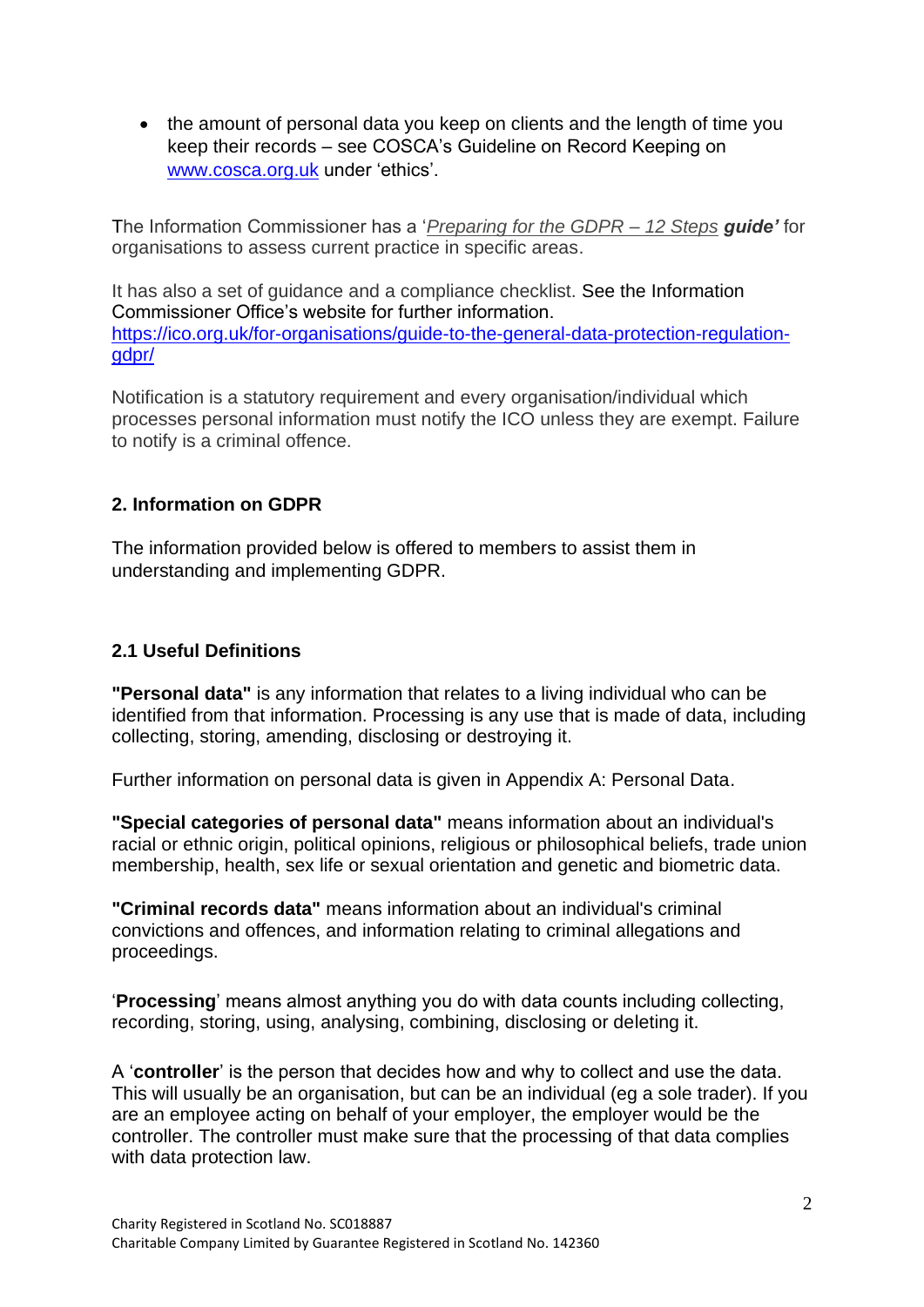A '**processor'** is a separate person or organisation (not an employee) who processes data on behalf of the controller and in accordance with their instructions. Processors have some direct legal obligations, but these are more limited than the controller's obligations.

A '**data subject**' is the technical term for the individual whom particular personal data is about.

A '**subject access request (SAR)**' is the Right of Access allowing an individual to obtain records to their personal information, held by an organisation.

A *'***privacy notice'** sets out the manner in which personal information is processed**.** You can see and make use of COSCA's privacy notice at the foot of its website. www.cosca.org.uk

# **2.2 What is the UK GDPR?**

The UK GDPR is the [UK General Data Protection Regulation.](https://www.legislation.gov.uk/eur/2016/679/contents) It is a UK law which came into effect on 01 January 2021. It sets out the key principles, rights and obligations for most processing of personal data in the UK, except for law enforcement and intelligence agencies.

It is based on the EU GDPR [\(General Data Protection Regulation \(EU\)](https://eur-lex.europa.eu/legal-content/EN/TXT/PDF/?uri=CELEX:32016R0679&from=EN)  [2016/679\)](https://eur-lex.europa.eu/legal-content/EN/TXT/PDF/?uri=CELEX:32016R0679&from=EN) which applied in the UK before that date, with some changes to make it work more effectively in a UK context,

As an individual or organisational member of COSCA, you may need to comply with both the UK GDPR and the EU GDPR if you operate in Europe, offer goods or services to individuals in Europe, or monitor the behaviour of individuals in Europe. The EU GDPR is regulated separately by European supervisory authorities, and you may need to seek your own legal advice on your EU obligations.

If you hold any overseas data collected before 01 January 2021 (referred to as 'legacy data'), this will be subject to the European Union GDPR as it stood on 31 December 2020 (known as 'frozen GDPR'). In the short term, there is unlikely to be any significant change between the frozen GDPR and the UK GDPR.

### **2.3 What is the Data Protection Act 2018?**

The Data Protection Act 2018 sets out the framework for data protection law in the UK. It updates and replaces the Data Protection Act 1998, and came into effect on 25 May 2018. It was amended on 01 January 2021 by regulations under the European Union (Withdrawal) Act 2018, to reflect the UK's status outside the EU.

It sits alongside and supplements the UK GDPR - for example by providing exemptions. It also sets out separate data protection rules for law enforcement authorities, extends data protection to some other areas such as national security and defence, and sets out the Information Commissioner's functions and powers.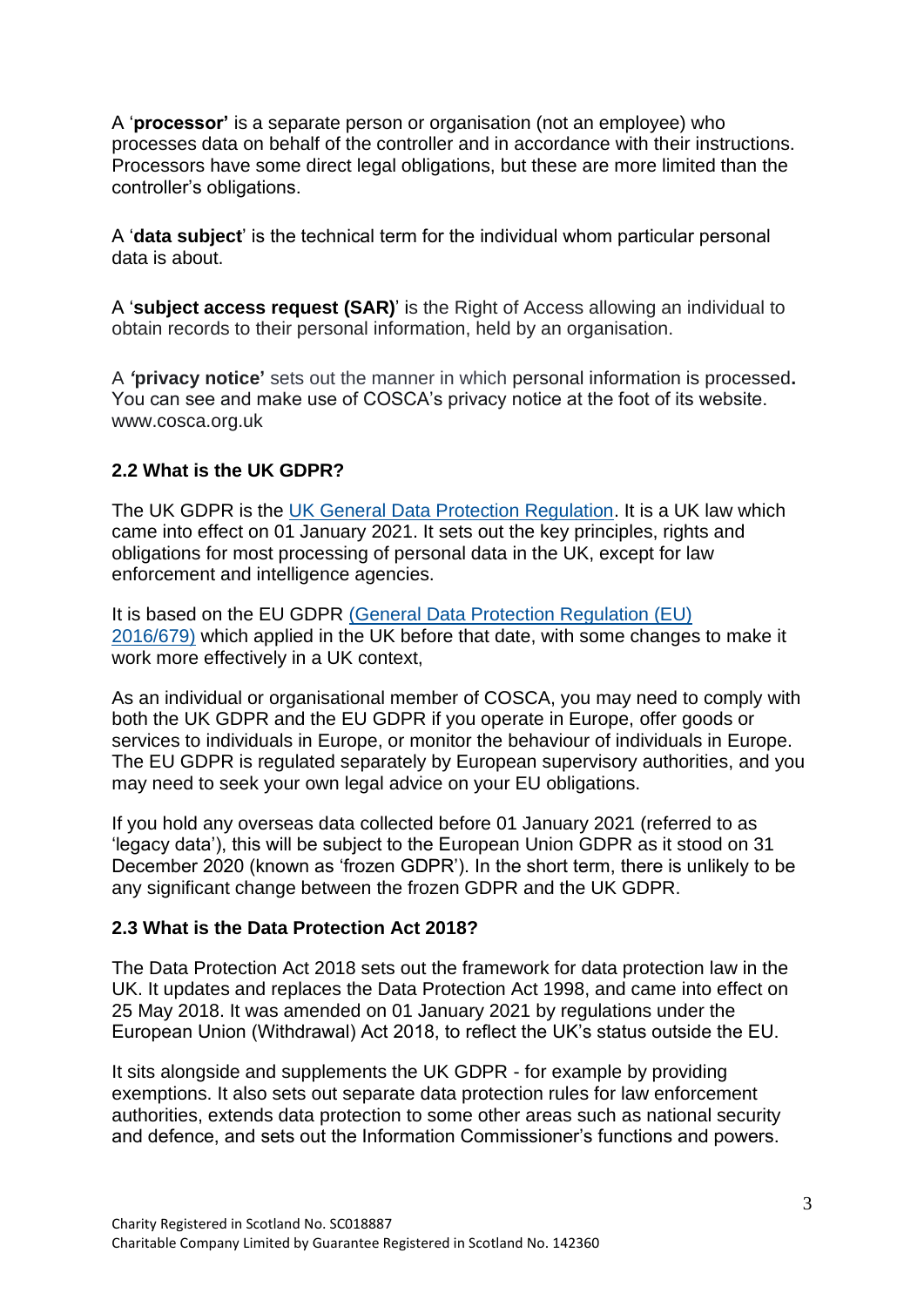The 'applied GDPR' provisions (that were part of Part 2 Chapter 3) enacted in 2018 were removed with effect from 1 Jan 2021 and are no longer relevant. The processing of manual unstructured data and processing for national security purposes now fall under the scope of the UK GDPR regime.

The Information Commissioner's Office's website states the following about data protection under GDPR and DPA:

- Data protection is about ensuring people can trust you to use their data fairly and responsibly.
- If you collect information about individuals for any reason other than your own personal, family or household purposes, you need to comply.
- The UK data protection regime is set out in the DPA 2018, along with the UK GDPR. It takes a flexible, risk-based approach which puts the onus on you to think about and justify how and why you use data.
- The ICO regulates data protection in the UK. We offer advice and guidance, promote good practice, carry out audits, consider complaints, monitor compliance and take enforcement action where appropriate.

### **2.4 Who does the UK GDPR apply to?**

- The UK GDPR applies to 'controllers' **and** 'processors'.
- A controller determines the purposes and means of processing personal data.
- A processor is responsible for processing personal data on behalf of a controller.
- If you are a processor, the UK GDPR places specific legal obligations on you; for example, you are required to maintain records of personal data and processing activities. You will have legal liability if you are responsible for a breach.
- However, if you are a controller, you are not relieved of your obligations where a processor is involved – the UK GDPR places further obligations on you to ensure your contracts with processors comply with the UK GDPR.
- The UK GDPR applies to processing carried out by organisations operating within the UK. It also applies to organisations outside the UK that offer goods or services to individuals in the UK.
- The UK GDPR does not apply to certain activities including processing covered by the Law Enforcement Directive, processing for national security purposes and processing carried out by individuals purely for personal/household activities.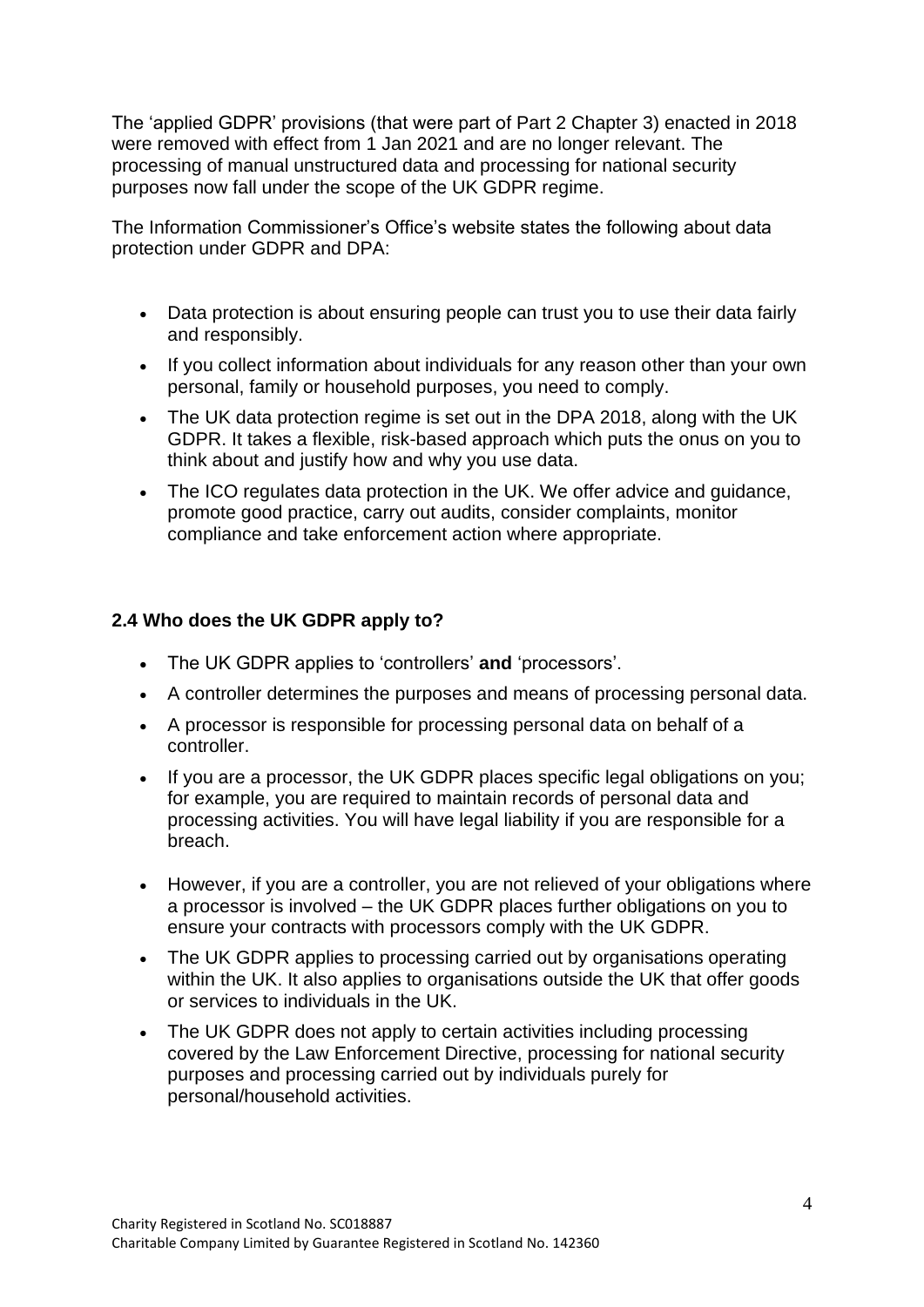# **3. Data protection principles**

HR-related personal data must be processed in accordance with the following 7 data protection principles:

- Lawfulness, fairness and transparency: The organisation processes personal data lawfully, fairly and in a transparent manner.
- Purpose limitation: The organisation collects personal data only for specified, explicit and legitimate purposes.
- Data minimisation: personal data can be processed only where it is adequate, relevant and limited to what is necessary for the purposes of processing.
- Accuracy: accurate personal data must be kept and all reasonable steps taken to ensure that inaccurate personal data is rectified or deleted without delay.
- Storage limitation: personal data must only be kept for the period necessary for processing.
- Integrity and confidentiality (storage): appropriate measures must be adopted to make sure that personal data is secure, and protected against unauthorised or unlawful processing, and accidental loss, destruction or damage.
- Accountability: responsibility must be taken for what you do with personal data and how you comply with the other principles. You must have appropriate measures and records in place to be able to demonstrate your compliance.

Individuals must be told the reasons for processing their personal data, how such data will be used and the legal basis for processing it. This should be done in a privacy notice. Personal data of individuals must not be processed for other reasons. HR-related data must not be shared with third parties, except as set out in the privacy notice. Where legitimate interests are used as the basis for processing data, an assessment should be carried out to ensure that those interests are not overridden by the rights and freedoms of individuals.

Where special categories of personal data or criminal records data are processed to perform obligations or to exercise rights in employment law, this must be done in accordance with the Protecting Vulnerable Groups (PVG) Scheme.

HR-related personal data must be up-dated promptly if an individual advises that their information has changed or is inaccurate.

Personal data gathered during the employment or volunteer relationship or internship is held must be held in the individual's personnel file (in hard copy or electronic format, or both), and on HR systems. The periods for which HR-related personal data is held must be contained in the privacy notice issued to individuals.

A record of processing activities in respect of HR-related personal data must be held in accordance with the requirements of the General Data Protection Regulation (GDPR).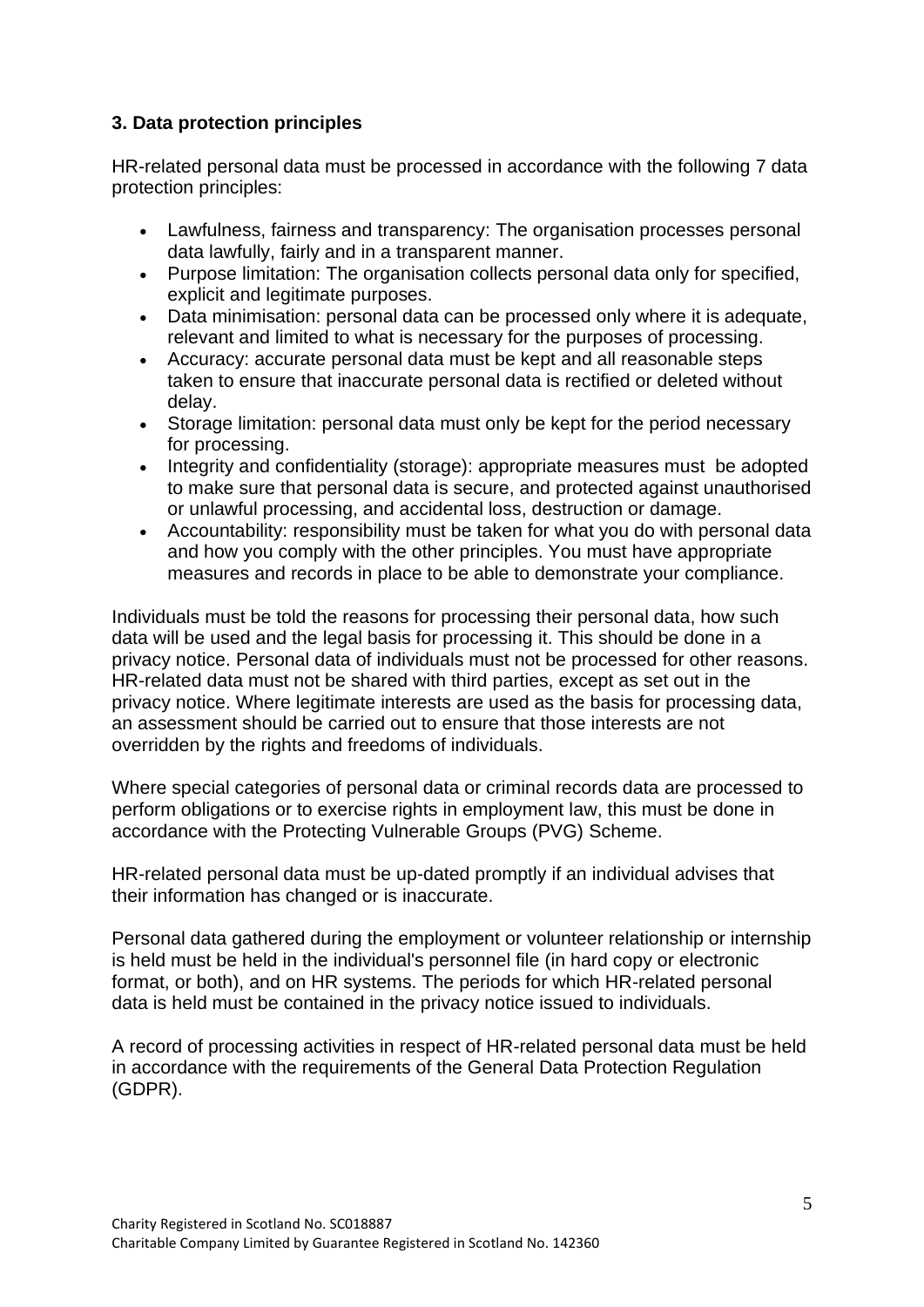# **4. Lawful Basis for Processing**

#### **4.1 Is a lawful basis to process data required?**

The ICO states the following:

You must have a valid lawful basis in order to process personal data. There are six available lawful bases for processing. No single basis is 'better' or more important than the others – which basis is most appropriate to use will depend on your purpose and relationship with the individual.

Most lawful bases require that processing is 'necessary' for a specific purpose. If you can reasonably achieve the same purpose without the processing, you won't have a lawful basis.

You must determine your lawful basis before you begin processing, and you should document it. We have an [interactive tool](https://ico.org.uk/for-organisations/gdpr-resources/lawful-basis-interactive-guidance-tool/) to help you.

Take care to get it right first time - you should not swap to a different lawful basis at a later date without good reason. In particular, you cannot usually swap from consent to a different basis.

Your privacy notice should include your lawful basis for processing as well as the purposes of the processing.

If your purposes change, you may be able to continue processing under the original lawful basis if your new purpose is compatible with your initial purpose (unless your original lawful basis was consent).

If you are processing special category data you need to identify both a lawful basis for general processing and an additional condition for processing this type of data.

If you are processing criminal conviction data or data about offences you need to identify both a lawful basis for general processing and an additional condition for processing this type of data.

### **4.2 What are the lawful bases for processing?**

The ICO states that:

The lawful bases for processing are set out in Article 6 of the UK GDPR. At least one of these must apply whenever you process personal data:

**(a) Consent:** the individual has given clear consent for you to process their personal data for a specific purpose.

**(b) Contract:** the processing is necessary for a contract you have with the individual, or because they have asked you to take specific steps before entering into a contract.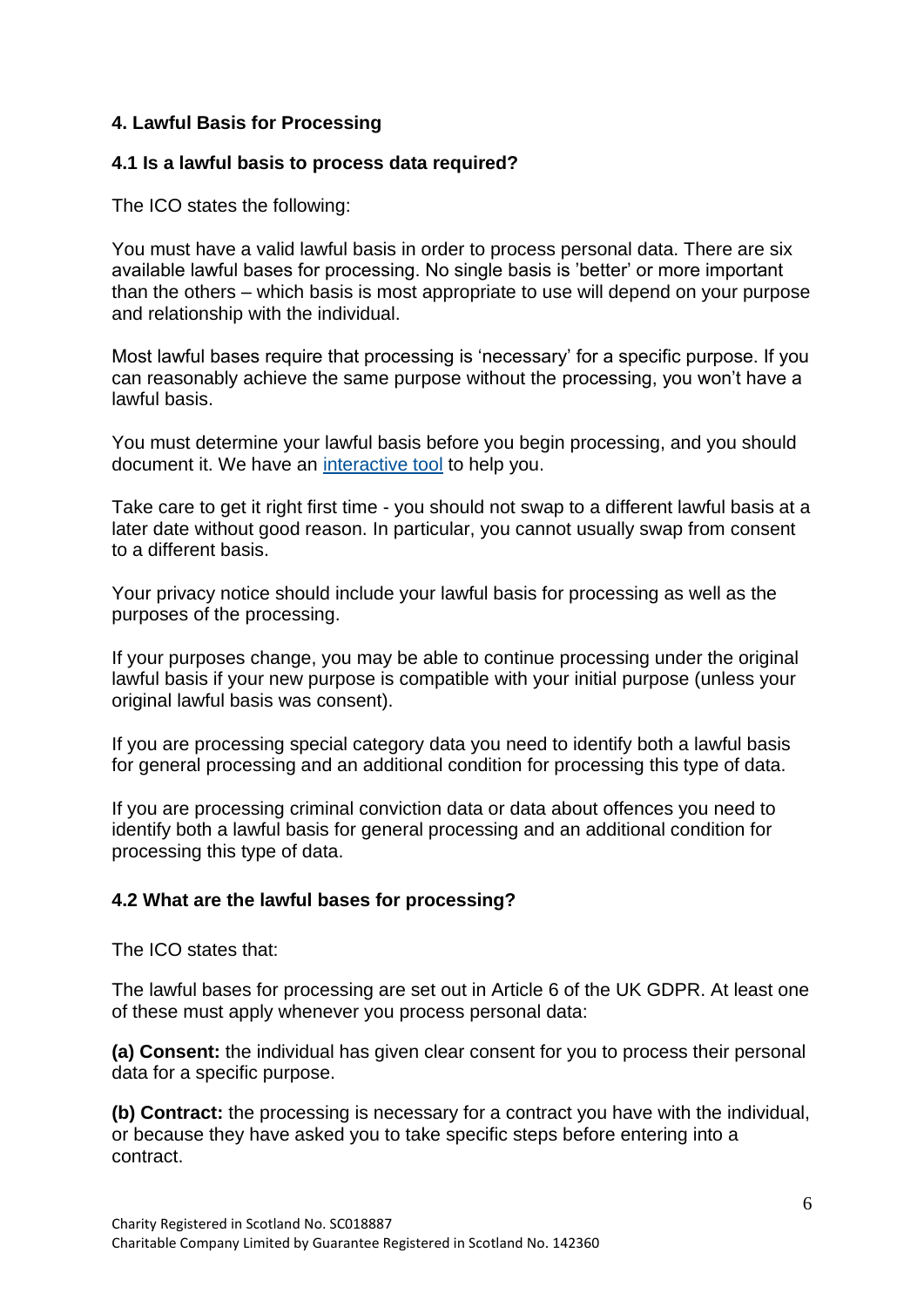**(c) Legal obligation:** the processing is necessary for you to comply with the law (not including contractual obligations).

**(d) Vital interests:** the processing is necessary to protect someone's life.

**(e) Public task:** the processing is necessary for you to perform a task in the public interest or for your official functions, and the task or function has a clear basis in law.

**(f) Legitimate interests:** the processing is necessary for your legitimate interests or the legitimate interests of a third party, unless there is a good reason to protect the individual's personal data which overrides those legitimate interests. (This cannot apply if you are a public authority processing data to perform your official tasks.)

# **5. Individual rights**

As a data subject, individuals have a number of rights in relation to their personal data.

## **5.1 Subject access requests**

Individuals have the right to make a subject access request (SAR). If an individual makes a subject access request, they must be told:

- whether or not their data is processed and if so why, the categories of personal data concerned and the source of the data if it is not collected from the individual;
- to whom their data is or may be disclosed, including to recipients located outside the European Economic Area (EEA) and the safeguards that apply to such transfers;
- for how long their personal data is stored (or how that period is decided);
- their rights to rectification or erasure of data, or to restrict or object to processing;
- their right to complain to the Information Commissioner if they think the member has failed to comply with their data protection rights; and
- whether or not the member carries out automated decision-making and the logic involved in any such decision-making.

The member will also provide the individual with a copy of the personal data undergoing processing. This will normally be in electronic form if the individual has made a request electronically, unless they agree otherwise.

If the individual wants additional copies, the member can charge a fee, which will be based on the administrative cost to the member of providing the additional copies.

To make a subject access request, the individual should send the member concerned or use the member's form if they have one [for making a subject access](http://www.xperthr.co.uk/policies-and-documents/form-for-making-a-subject-access-request-compliant-with-the-gdpr-/162694/)  [request.](http://www.xperthr.co.uk/policies-and-documents/form-for-making-a-subject-access-request-compliant-with-the-gdpr-/162694/) In some cases, the member may need to ask for proof of identification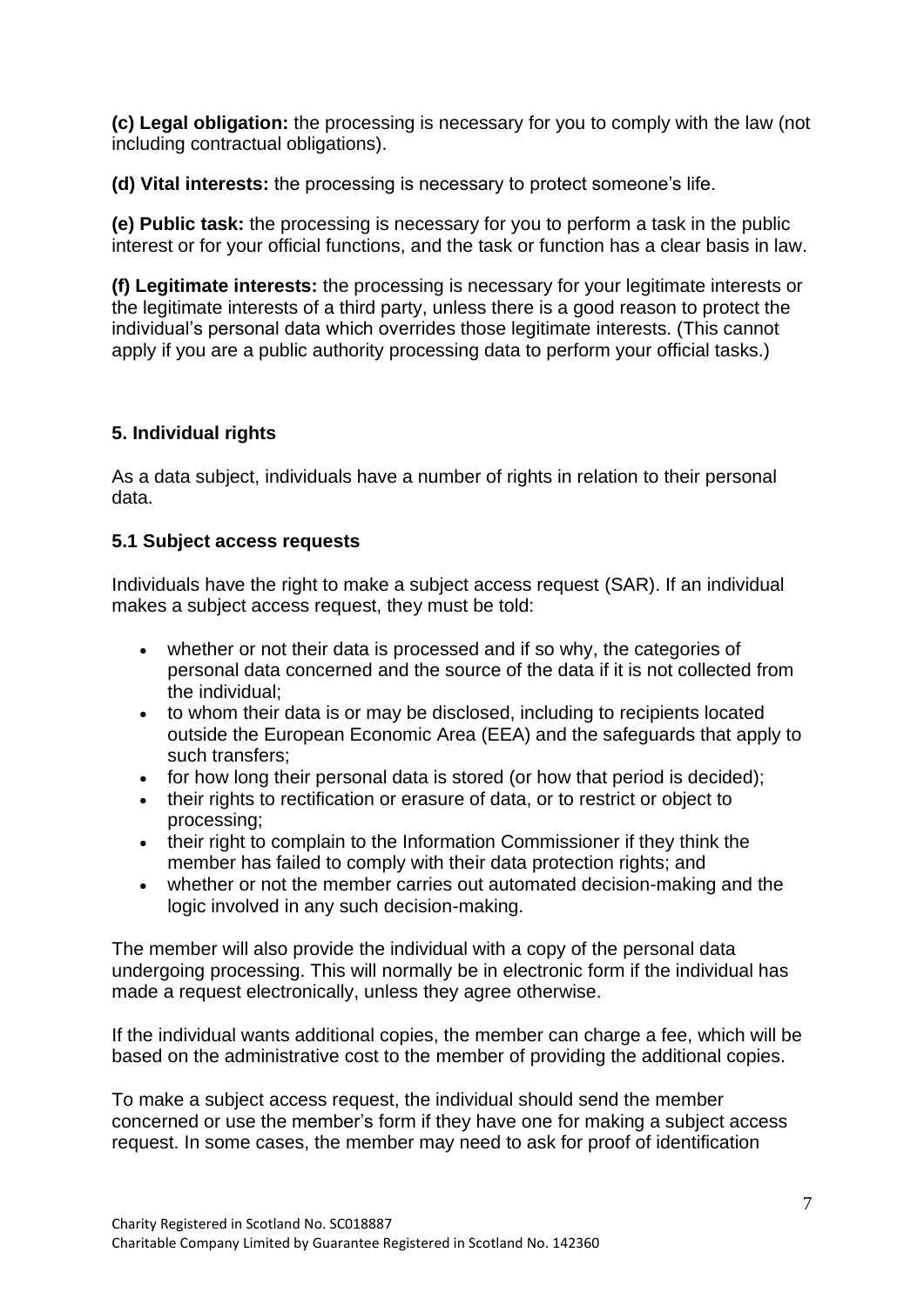before the request can be processed. The member will inform the individual if they need to verify their identity and the documents it requires.

The member will normally respond to a request within a period of one month from the date it is received. In some cases, such as where the member processes large amounts of the individual's data, it may respond within three months of the date the request is received. The member will write to the individual within one month of receiving the original request to tell them if this is the case.

If a subject access request is manifestly unfounded or excessive, the member is not obliged to comply with it. Alternatively, the member can agree to respond but will charge a fee, which will be based on the administrative cost of responding to the request. A subject access request is likely to be manifestly unfounded or excessive where it repeats a request to which the member has already responded. If an individual submits a request that is unfounded or excessive, the member will notify them that this is the case and whether or not they will respond to it.

## 5.2 Other rights

Individuals have a number of other rights in relation to their personal data. They can require the member to:

- rectify inaccurate data;
- stop processing or erase data that is no longer necessary for the purposes of processing;
- stop processing or erase data if the individual's interests override the member's legitimate grounds for processing data (where the member relies on its legitimate interests as a reason for processing data);
- stop processing or erase data if processing is unlawful; and
- stop processing data for a period if data is inaccurate or if there is a dispute about whether or not the individual's interests override the member's legitimate grounds for processing data.

To ask the member to take any of these steps, the individual should send the request to the member.

# **6. Data security**

Members must take the security of HR-related personal data seriously. They should have internal policies and controls in place to protect personal data against loss, accidental destruction, misuse or disclosure, and to ensure that data is not accessed, except by employees in the proper performance of their duties. Examples of such policies are an IT policy on security and confidentiality, Data Retention policy and Register of HR-related personnel data.

Where the member engages third parties to process personal data on its behalf, such parties must do so on the basis of written instructions, be under a duty of confidentiality and be obliged to implement appropriate technical and internal measures to ensure the security of data.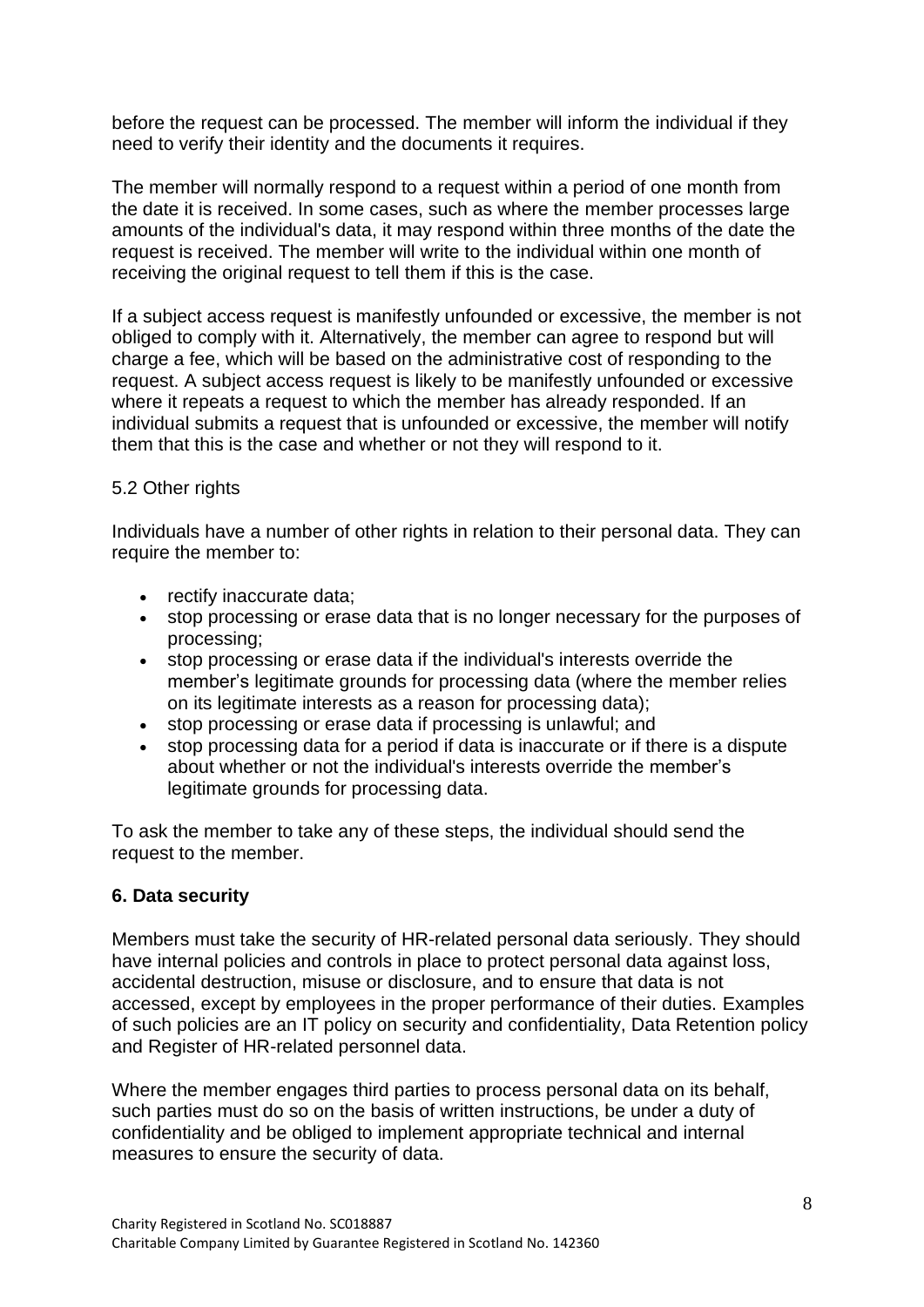# **7. Impact assessments**

Some of the processing that members carry out may result in risks to privacy. Where processing would result in a high risk to individual's rights and freedoms, members will carry out a data protection impact assessment to determine the necessity and proportionality of processing. This will include considering the purposes for which the activity is carried out, the risks for individuals and the measures that can be put in place to mitigate those risks.

# **8. Data breaches**

If members discover that there has been a breach of HR-related, client and other personal data that poses a risk to the rights and freedoms of individuals, they must report it to the Information Commissioner **within 72 hours of discovery**. Members must record all data breaches regardless of their effect.

If the breach is likely to result in a high risk to the rights and freedoms of individuals, members must tell affected individuals that there has been a breach and provide them with information about its likely consequences and the mitigation measures they have taken.

# **9. International data transfers**

Members must not transfer HR-related personal data to countries outside the European Economic Area (EEA).

# **10. Individual responsibilities**

Individuals are responsible for helping members keep their personal data up to date. Individuals should let members know if data provided to members changes, for example if an individual moves house or changes their bank details.

Individuals may have access to the personal data of other individuals in the course of their employment, volunteer period or internship. Where this is the case, members rely on individuals to help meet their data protection obligations to staff and to customers and clients.

Individuals who have access to personal data are required:

- to access only data that they have authority to access and only for authorised purposes;
- not to disclose data except to individuals (whether inside or outside of member) who have appropriate authorisation;
- to keep data secure (for example by complying with rules on access to premises, computer access, including password protection, and secure file storage and destruction);
- not to remove personal data, or devices containing or that can be used to access personal data, from the members' premises without adopting appropriate security measures (such as encryption or password protection) to secure the data and the device;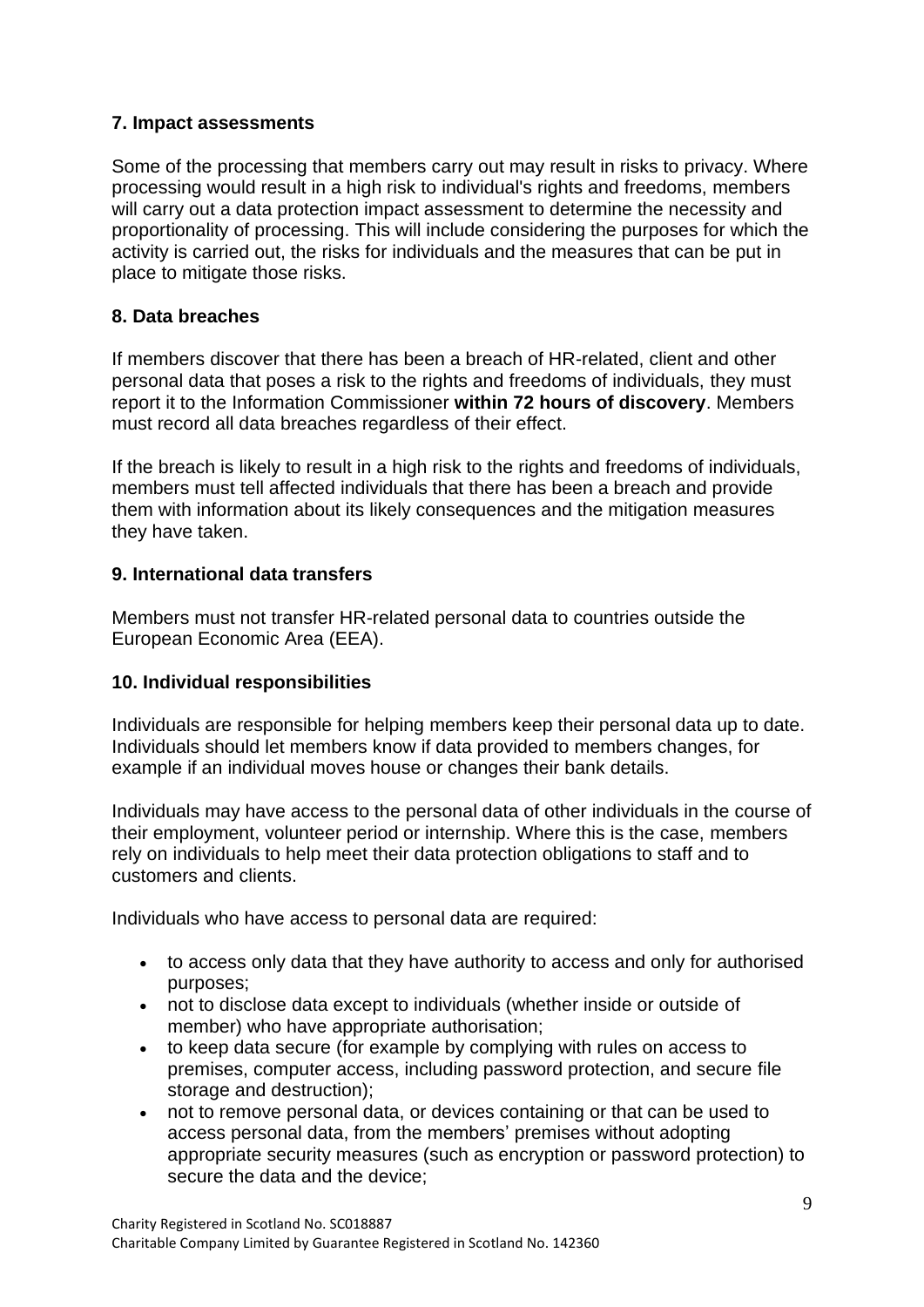- not to store personal data on local drives or on personal devices that are used for work purposes; and
- **to report data breaches of which they become aware to the member immediately.**

Further details about the members' security procedures should be found in other policies e.g. IT policy on security and confidentiality.

Members should make it clear that failing to observe these requirements may amount to a disciplinary offence, which will be dealt with under the members' disciplinary procedure. They should also make it clear that significant or deliberate breaches of this policy, such as accessing employee or customer data without authorisation or a legitimate reason to do so, may constitute gross misconduct and could lead to dismissal without notice.

## **11. Training and Information**

Members should themselves be informed of GDPR and provide training/information to all relevant individuals about their data protection responsibilities as part of the induction process and as appropriate thereafter.

Individuals whose roles require regular access to personal data, or who are responsible for implementing the members' GDPR policy or responding to subject access requests under this policy, should be given additional training/information to help them understand their duties and how to comply with them.

Brian Magee Chief Executive COSCA (Counselling & Psychotherapy in Scotland) March 2022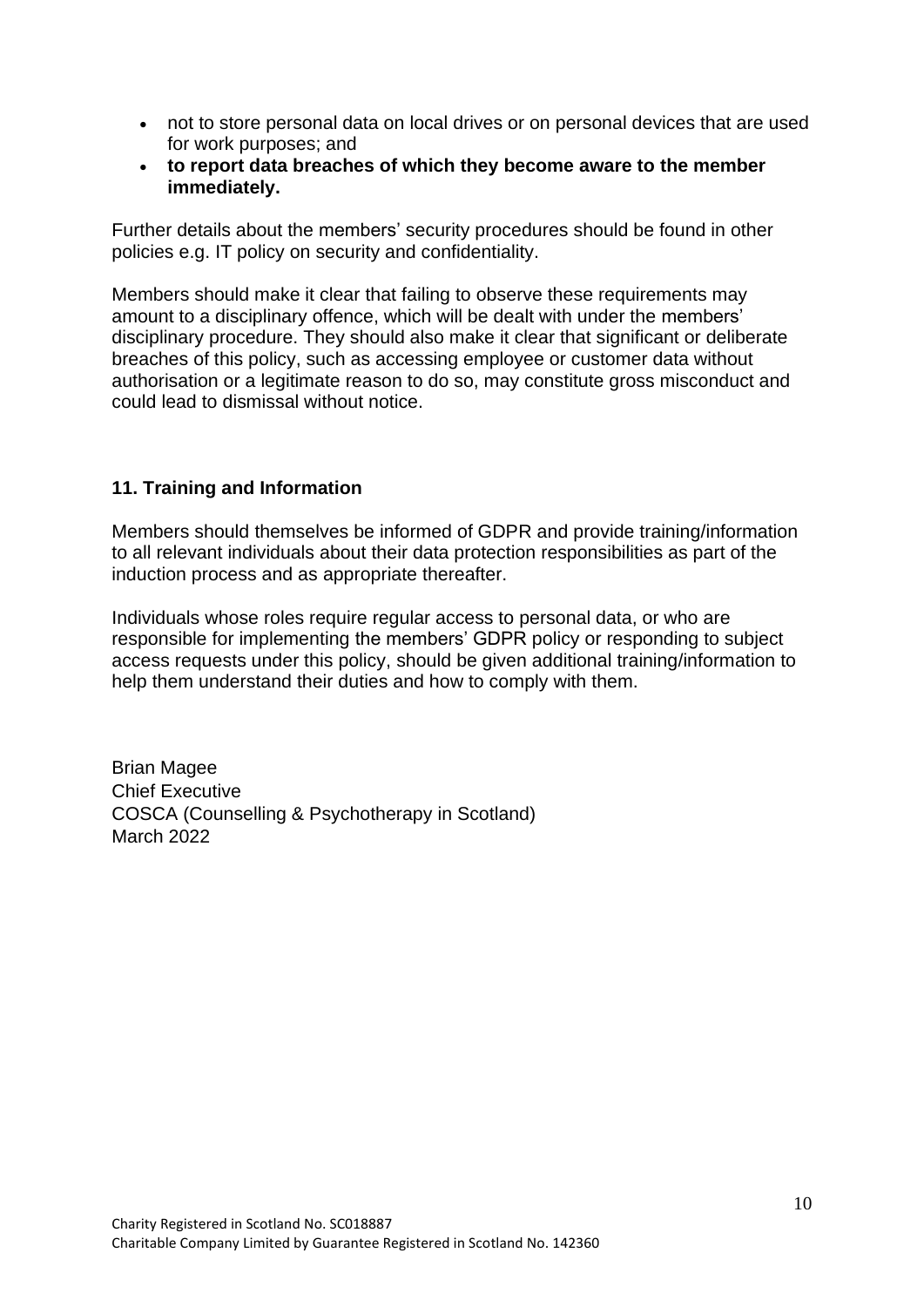# **Appendix A: Personal Data**

The ICO's website provides the following information about personal data:

'Personal data means information about a particular living individual. This might be anyone, including a customer, client, employee, partner, member, supporter, business contact, public official or member of the public.

It doesn't need to be 'private' information – even information which is public knowledge or is about someone's professional life can be personal data.

It doesn't cover truly anonymous information – but if you could still identify someone from the details, or by combining it with other information, it will still count as personal data.

It only includes paper records if you plan to put them on a computer (or other digital device) or file them in an organised way. If you are a public authority, all paper records are technically included – but you will be exempt from most of the usual data protection rules for unfiled papers and notes.

Understanding whether you are processing personal data (information that relates to an identified or identifiable individual) is critical to understanding whether the UK GDPR applies to your activities.

What identifies an individual could be as simple as a name or a number or could include other identifiers such as an IP address or a cookie identifier, or other factors.

If it is possible to identify an individual directly from the information you are processing, then that information may be personal data.

If you cannot directly identify an individual from that information, then you need to consider whether the individual is still identifiable. You should take into account the information you are processing together with all the means reasonably likely to be used by either you or any other person to identify that individual.

Even if an individual is identified or identifiable, directly or indirectly, from the data you are processing, it is not personal data unless it 'relates to' the individual.

When considering whether information 'relates to' an individual, you need to take into account a range of factors, including the content of the information, the purpose or purposes for which you are processing it and the likely impact or effect of that processing on the individual.

It is possible that the same information is personal data for one controller's purposes but is not personal data for the purposes of another controller.

Information which has had identifiers removed or replaced in order to pseudonymise the data is still personal data for the purposes of UK GDPR.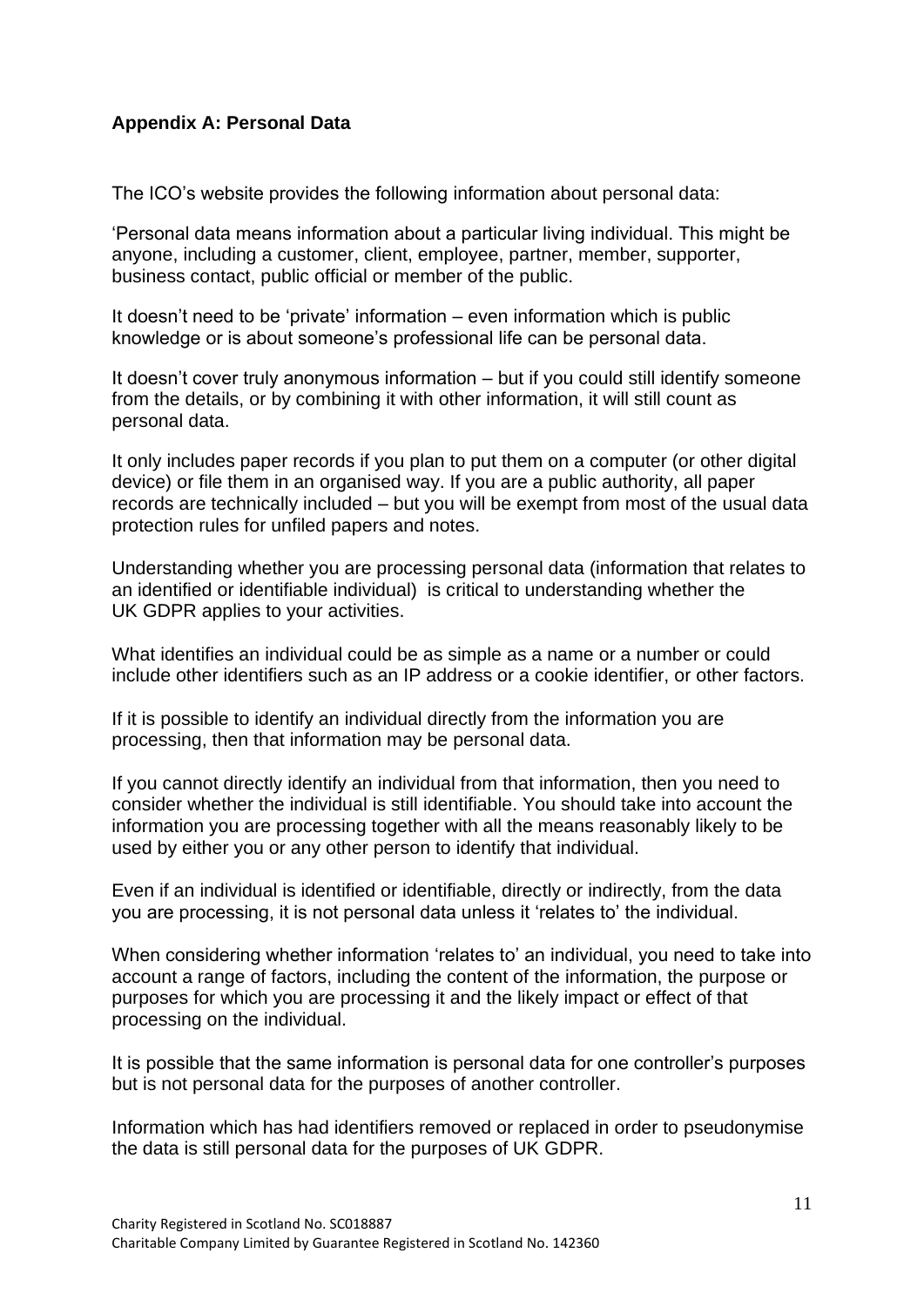Information which is truly anonymous is not covered by the UK GDPR.

If information that seems to relate to a particular individual is inaccurate (ie it is factually incorrect or is about a different individual), the information is still personal data, as it relates to that individual'.

The UK GDPR applies to the processing of personal data that is:

- wholly or partly by automated means; or
- the processing other than by automated means of personal data which forms part of, or is intended to form part of, a filing system.

Personal data only includes information relating to natural persons who:

- can be identified or who are identifiable, directly from the information in question; or
- who can be indirectly identified from that information in combination with other information.

Personal data may also include special categories of personal data or criminal conviction and offences data. These are considered to be more sensitive and you may only process them in more limited circumstances.

Pseudonymisation (reversible anonymisation): pseudonymised data can help reduce privacy risks by making it more difficult to identify individuals, but it is still personal data.

If personal data can be truly anonymised then the anonymised data is not subject to the UK GDPR. It is important to understand what personal data is in order to understand if the data has been anonymised.

Information about a deceased person does not constitute personal data and therefore is not subject to the UK GDPR.

Information about companies or public authorities is not personal data. However, information about individuals acting as sole traders, employees, partners and company directors where they are individually identifiable and the information relates to them as an individual may constitute personal data.

### *What are 'Identifiers and related factors'?*

- An individual is 'identified' or 'identifiable' if you can distinguish them from other individuals.
- A name is perhaps the most common means of identifying someone. However whether any potential identifier actually identifies an individual depends on the context.
- A combination of identifiers may be needed to identify an individual.
- The UK GDPR provides a non-exhaustive list of identifiers, including: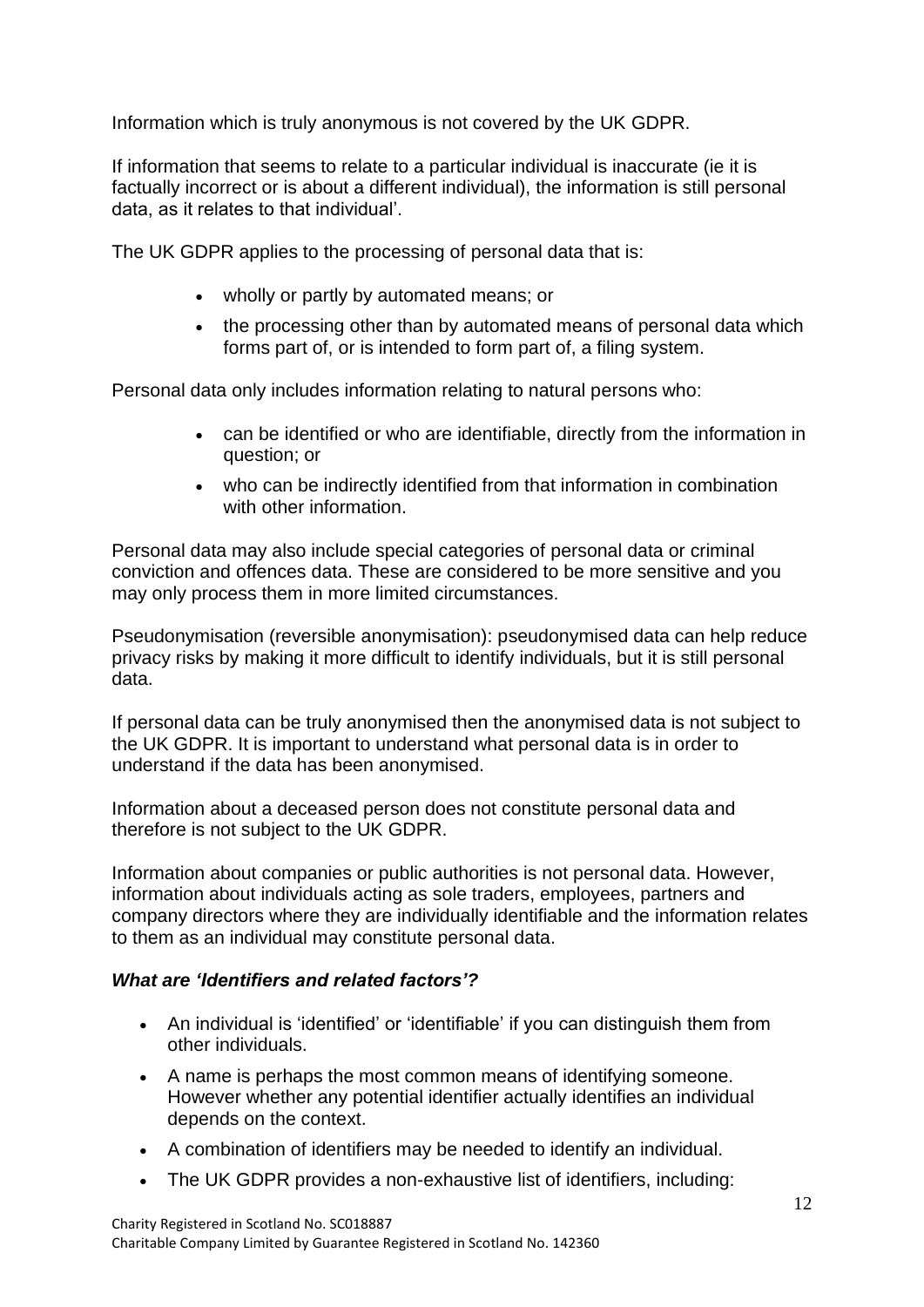- name;
- identification number;
- location data; and
- an online identifier
- 'Online identifiers' includes IP addresses and cookie identifiers which may be personal data.
- Other factors can identify an individual.
- If, by looking solely at the information you are processing you can distinguish an individual from other individuals, that individual will be identified (or identifiable).
- You don't have to know someone's name for them to be directly identifiable, a combination of other identifiers may be sufficient to identify the individual.
- If an individual is directly identifiable from the information, this may constitute personal data.
- It is important to be aware that information you hold may indirectly identify an individual and therefore could constitute personal data.
- Even if you may need additional information to be able to identify someone, they may still be identifiable.
- That additional information may be information you already hold, or it may be information that you need to obtain from another source.
- In some circumstances there may be a slight hypothetical possibility that someone might be able to reconstruct the data in such a way that identifies the individual. However, this is not necessarily sufficient to make the individual identifiable in terms of UK GDPR. You must consider all the factors at stake.
- When considering whether individuals can be identified, you may have to assess the means that could be used by an interested and sufficiently determined person.
- You have a continuing obligation to consider whether the likelihood of identification has changed over time (for example as a result of technological developments).

### *What does 'relates to' mean?*

Information must 'relate to' the identifiable individual to be personal data.

- This means that it does more than simply identifying them it must concern the individual in some way.
- To decide whether or not data relates to an individual, you may need to consider:
	- $\bullet$  the content of the data is it directly about the individual or their activities?;